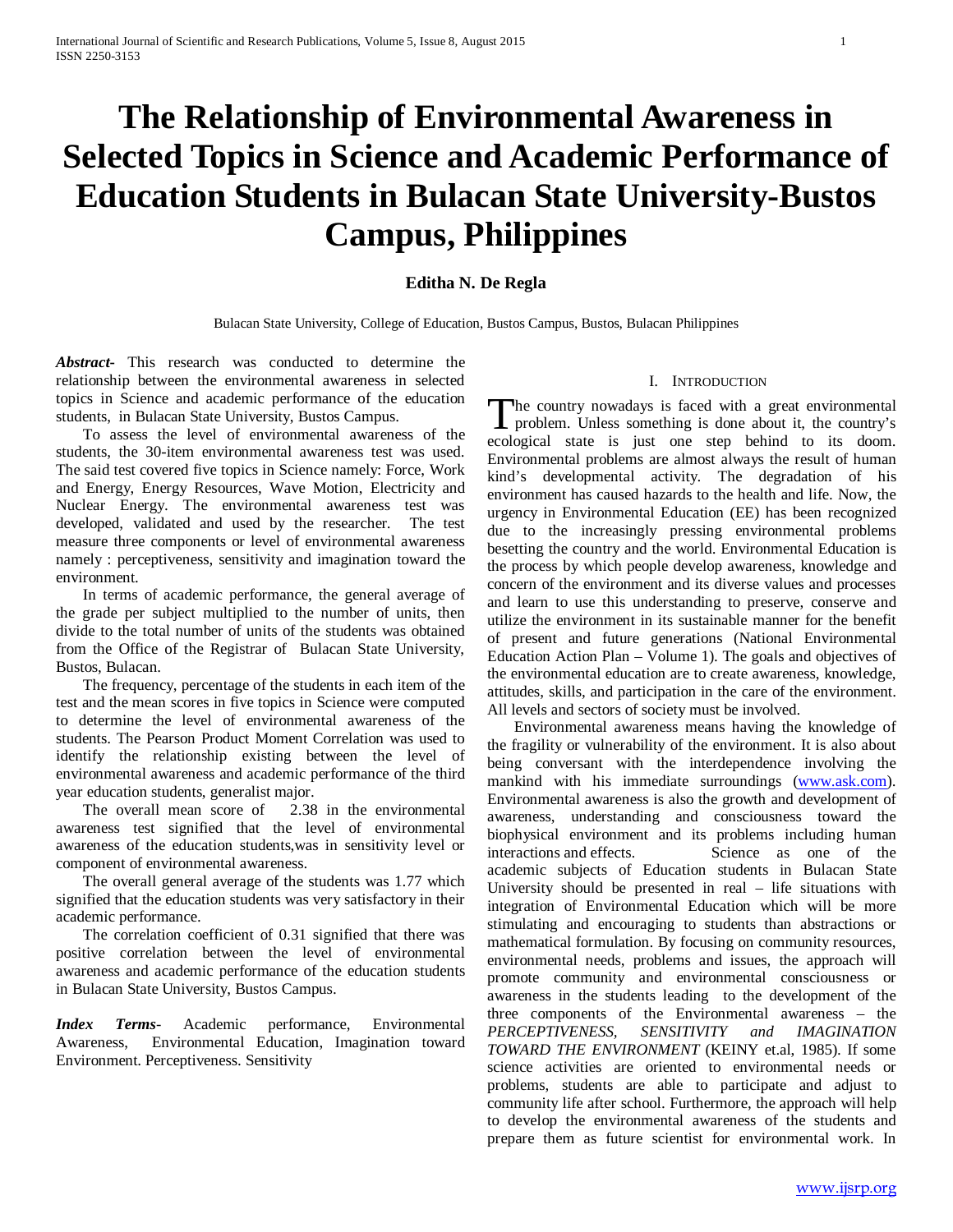addition, development of environmental awareness of the students will lead to the increase of their academic performance in school.

 To determine the academic performance of the third year education students, generalist major, the general average of the grade per subject multiplied to the number of units per subject, then divide to the total number of units was obtained.

#### II. METHODOLOGY

## **Subjects of the Study**

 The population of this study were thirty(30) third year education students, generalist major who were enrolled during first semester, school year 2012-2013 in Bulacan State University, Bustos, Bulacan.

### **Instruments**

 The 35-item Environmental awareness test was used by the researcher to determine the level of environmental awareness of the third year education students , generalist major. The said test was developed, validated and used by the researcher. The test covered five topics in Science namely: Force, Work and Energy, Energy Resources, Wave Motion, Electricity and Nuclear Energy. The stems of the test were in situation form followed by a question. Three options concerning the three components of environmental awareness were prepared for each item. All first options deal with perceptiveness, all second options deal with sensitivity and all third options deal with imagination toward the environment.

## **Statistical Treatment**

 The data collated were treated with the following statistics : the frequency, percentage of the population, mean scores to describe the level of environmental awareness of the third year education students, generalist major. The general average was computed by multiplying the final grade per subject to the number of units then divide to the total number of units. The Pearson Product Moment Correlation was used to determine the relationship between the level of environmental awareness and academic performance of the third year education students, generalist major.

#### **Presentation and Interpretation of data**

 The following tables show the Level of Environmental Awareness of the third year Education students, Generalist major in the selected topics in Science:

| <b>TOPIC</b>                 |   | <b>COMPONENT</b> |             |     |                                         |      |       |
|------------------------------|---|------------------|-------------|-----|-----------------------------------------|------|-------|
| Force,<br>Ι.<br>Work,<br>and |   | Perceptiveness   | Sensitivity |     | Imagination<br>Towards<br>Environmental |      | Total |
| Energy                       | t | %                | $\mathbf f$ | %   | f                                       | $\%$ |       |
| Items $(5)$                  |   |                  |             |     |                                         |      |       |
| 13                           |   | 3%               | $\Omega$    | 0%  | 29                                      | 97%  | 30    |
| 14                           | 0 | 0%               |             | 3%  | 29                                      | 97%  | 30    |
| 17                           |   | 3%               | 23          | 77% | 6                                       | 20%  | 30    |
| 23                           | 0 | 0%               | 9           | 30% | 21                                      | 70%  | 30    |
| 26                           |   | 3%               | 5           | 17% | 24                                      | 80%  | 30    |
| Mean                         |   | 2.71             |             |     |                                         |      |       |

**Table 1**

 Topic I was about Force, Work and Energy. It was about gaining energy conservation information through seminars, proper use of heat energy and use of simple machines like can opener. The obtained mean score of *2.71* in the topic of Force, Work and Energy signified that the third year education students, generalist major were sensitive to what is happening to their environment.

| <b>TOPIC</b>              |          | <b>COMPONENT</b> |             |      |                  |                              |       |
|---------------------------|----------|------------------|-------------|------|------------------|------------------------------|-------|
| П.<br>Energy<br>Resources |          | Perceptiveness   | Sensitivity |      | Towards          | Imagination<br>Environmental | Total |
|                           |          | %                |             | %    |                  | $\%$                         |       |
| Items $(10)$              |          |                  |             |      |                  |                              |       |
| 5                         | $\Omega$ | 0%               | 29          | 97%  |                  | 3%                           | 30    |
| 6                         | $\theta$ | 0%               | 30          | 100% | $\boldsymbol{0}$ | 0%                           | 30    |
| $\mathbf Q$               | 2        | 7%               | 26          | 87%  | 2                | 7%                           | 30    |

**Table 2**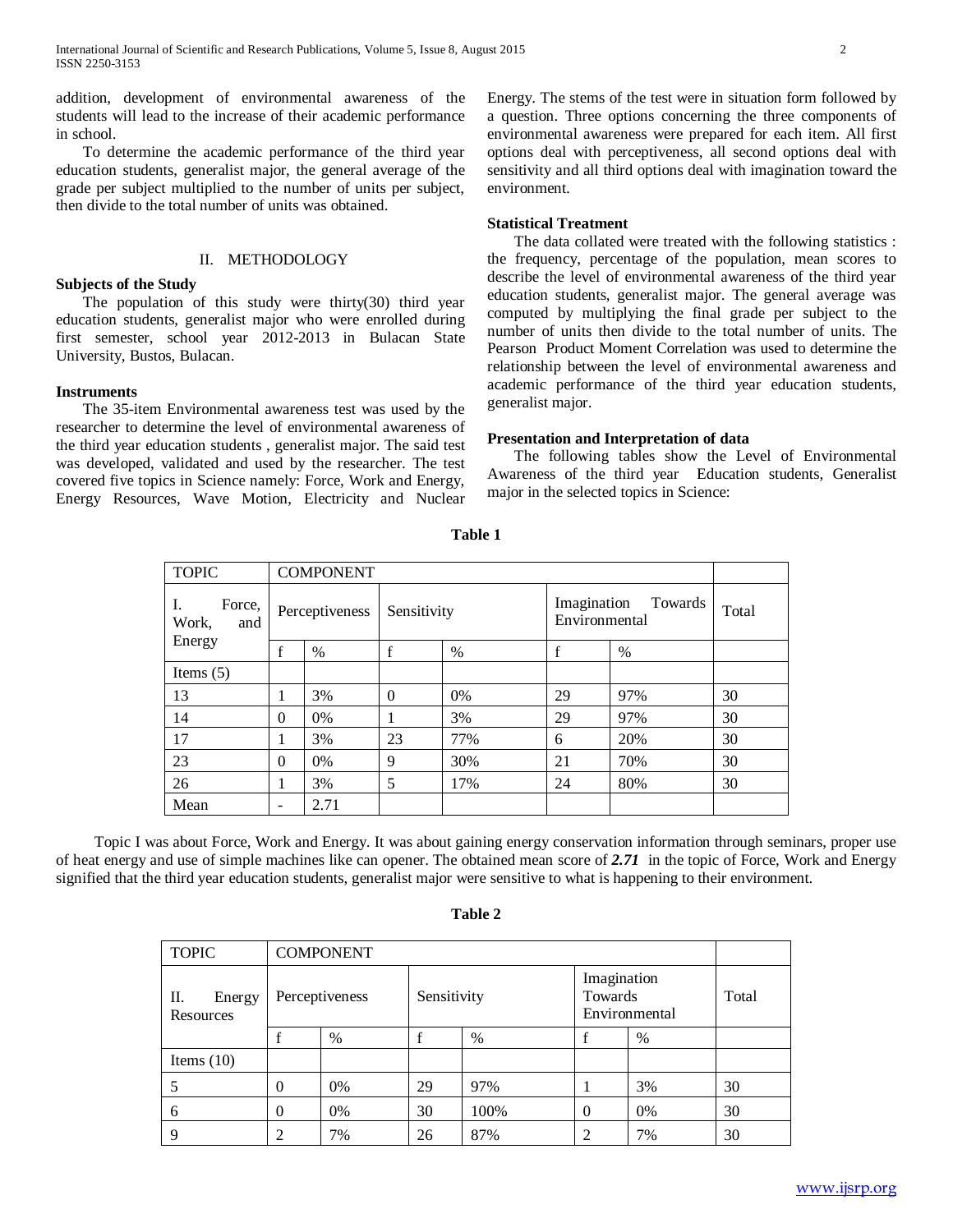| 15   | $\overline{0}$   | 0%   | 1  | 3%  | 29             | 97% | 30 |
|------|------------------|------|----|-----|----------------|-----|----|
| 19   | 26               | 87%  | 3  | 10% |                | 3%  | 30 |
| 20   | 1                | 3%   | 27 | 90% | $\overline{2}$ | 7%  | 30 |
| 28   | 2                | 7%   | 18 | 60% | 10             | 33% | 30 |
| 29   | $\boldsymbol{0}$ | 0%   | 24 | 80% | 6              | 20% | 30 |
| 31   | $\theta$         | 0%   | 8  | 27% | 22             | 73% | 30 |
| 32   | 1                | 3%   | 6  | 20% | 23             | 77% | 30 |
| Mean | -                | 2.21 |    |     |                |     |    |

 Topic II was about Energy Resources. It includes ten items in the Environmental awareness test. These items were about the effects of hair spray in the environment, smoke belching, effects of poultry and piggery to the environment, proper use of water, oil and banana leaves as ways of conservation, information about solar collector device, effects of smoking, burning garbages and cutting of trees in the environment. Some items were about water and waste management. In the school, under the National Service Training Program (NSTP) of the students, lectures and seminars about water and waste management were given emphasis, and these were some of the reasons why the education students were imaginative to their environment in some items.

 The obtained mean score of *2.21* signified the third year education students ,generalist major are sensitive about energy resources, problems related to energy use and measures in taking care of the environment.

| <b>TOPIC</b>         |                | <b>COMPONENT</b> |                |      |                        |               |       |
|----------------------|----------------|------------------|----------------|------|------------------------|---------------|-------|
| Wave<br>Ш.<br>Motion |                | Perceptiveness   | Sensitivity    |      | Imagination<br>Towards | Environmental | Total |
|                      | f              | $\%$             | f              | $\%$ | $\mathbf f$            | $\%$          |       |
| Items $(10)$         |                |                  |                |      |                        |               |       |
| $\overline{2}$       | $\overline{2}$ | 7%               | $\overline{0}$ | 0%   | 28                     | 93%           | 30    |
| $\overline{4}$       | $\mathbf{0}$   | 0%               | 29             | 97%  | 1                      | 3%            | 30    |
| 7                    | $\overline{0}$ | 0%               | 30             | 100% | $\mathbf{0}$           | 0%            | 30    |
| 8                    | $\Omega$       | 0%               | 30             | 100% | $\overline{0}$         | 0%            | 30    |
| 11                   | 18             | 60%              | 12             | 40%  | $\mathbf{0}$           | 0%            | 30    |
| 12                   | $\overline{0}$ | 0%               | $\mathbf{1}$   | 3%   | 29                     | 97%           | 30    |
| 21                   | 2              | 7%               | 26             | 87%  | $\overline{2}$         | 7%            | 30    |
| 24                   | $\overline{2}$ | 7%               | 23             | 77%  | 5                      | 17%           | 30    |
| 33                   | 3              | 10%              | 7              | 23%  | 20                     | 67%           | 30    |
| 34                   | 1              | 3%               | 6              | 20%  | 23                     | 77%           | 30    |
| Mean                 |                | 2.26             |                |      |                        |               |       |

**Table 3**

 Topic III, the Wave Motion includes ten items in the Environmental Awareness test. It was about the sound and water pollution, effects of using pesticides and insecticides in plants, stereo ban implementation and zero-waste management. One program of the barangays nowadays is the zero-waste management. Also as mentioned above this program is included in the National Service Training Program (NSTP) subject of the students. There were experts who conducted seminars and competitions about this program. The researcher believed that this program helped in gaining highest environmental awareness on the part of the third year education students.

 The obtained mean score of *2.26* shows that the third year education students, generalist major were at sensitive level in the topic of wave motion.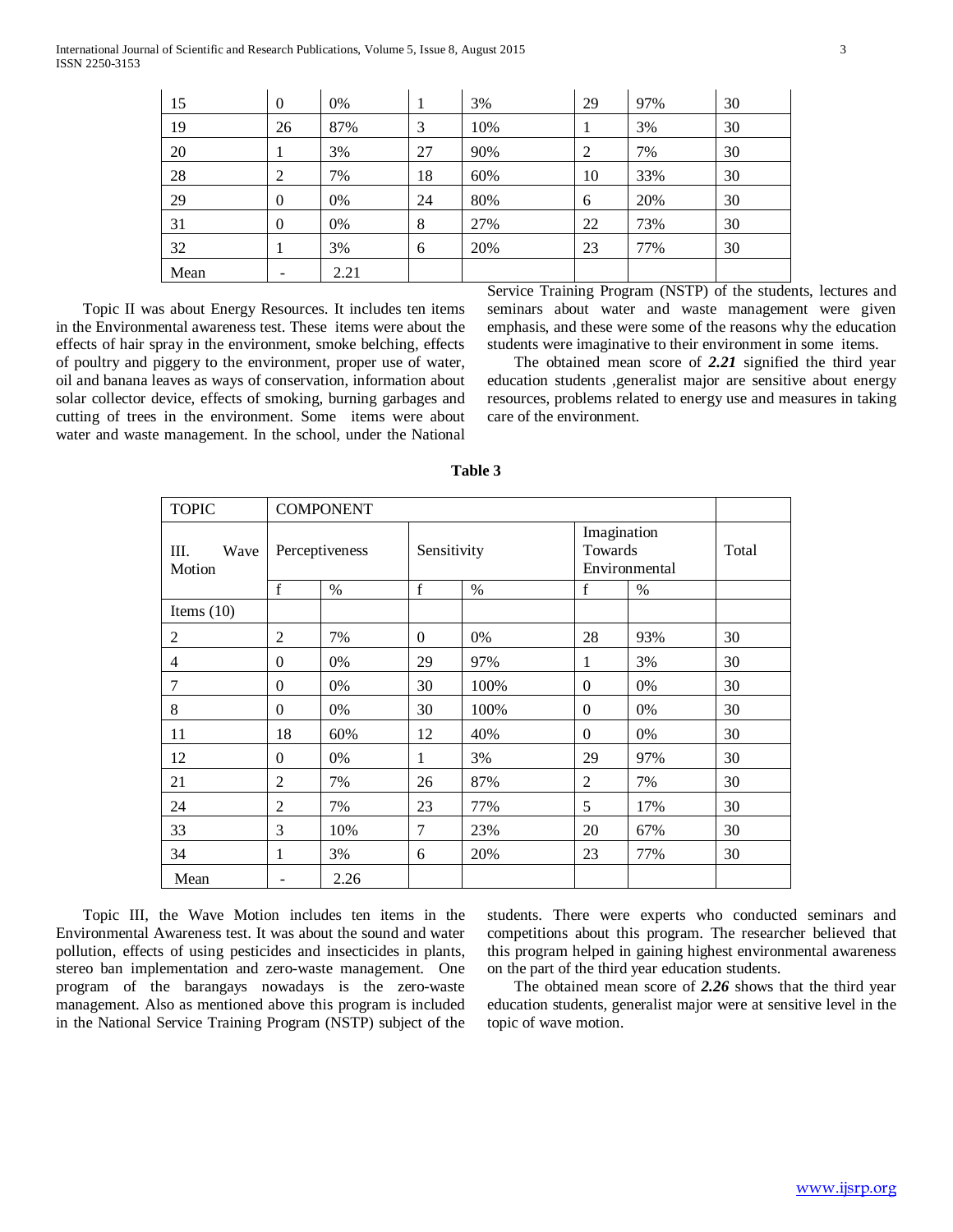| <b>TOPIC</b> |                | <b>COMPONENT</b> |             |      |                |                     |       |
|--------------|----------------|------------------|-------------|------|----------------|---------------------|-------|
| IV.          |                | Perceptiveness   | Sensitivity |      | Environmental  | Imagination Towards | Total |
| Electricity  |                | $\%$             |             | $\%$ | F              | %                   |       |
| Items $(5)$  |                |                  |             |      |                |                     |       |
|              | $\Omega$       | 0%               | 28          | 93%  | $\overline{2}$ | 7%                  | 30    |
| 16           | -              | 3%               | 19          | 63%  | 10             | 33%                 | 30    |
| 22           | $\overline{4}$ | 13%              | 4           | 13%  | 22             | 73%                 | 30    |
| 30           | $\Omega$       | $0\%$            | 2           | 7%   | 28             | 93%                 | 30    |
| 35           | $\overline{2}$ | 7%               | 18          | 60%  | 10             | 33%                 | 30    |

| n<br>L |  |
|--------|--|
|--------|--|

 Table 4 covers the topic of Electricity. These were about electricity conservation and sound energy, the use of generator and electricity consumption with the use of flat iron. The obtained mean score of *2.43* signified that the third year

Mean | - | 2.43

education students were at sensitive level of environmental awareness in the topic of electricity.

| <b>TOPIC</b>            |                | <b>COMPONENT</b> |                |      |                                         |      |       |
|-------------------------|----------------|------------------|----------------|------|-----------------------------------------|------|-------|
| V.<br>Nuclear<br>Energy | Perceptiveness |                  | Sensitivity    |      | Imagination<br>Towards<br>Environmental |      | Total |
|                         | $\mathbf f$    | $\%$             | $\mathbf f$    | $\%$ | f                                       | $\%$ |       |
| Items $(5)$             |                |                  |                |      |                                         |      |       |
| 3                       | 27             | 90%              | 3              | 10%  | $\Omega$                                | 0%   | 30    |
| 10                      | 2              | 7%               | $\overline{4}$ | 13%  | 24                                      | 80%  | 30    |
| 18                      | 3              | 10%              | 8              | 27%  | 19                                      | 63%  | 30    |
| 25                      | $\Omega$       | 0%               |                | 3%   | 29                                      | 97%  | 30    |
| 27                      | $\Omega$       | 0%               | 28             | 93%  | 2                                       | 7%   | 30    |
| Mean                    |                | 2.28             |                |      |                                         |      |       |

| `able |  |
|-------|--|
|-------|--|

 It was about the danger brought by firecrackers especially during new year. Since it was a practice to light firecrackers during new year's eve, most people were not satisfied in just watching others lighting firecrackers, they buy and used it. They ignored the dangers it might bring not only to the health but also to the environment. These items were also about the use of chemicals sprayed in vegetables, radiation emitted by television and effects of x-ray in the human body. The mean score of *2.28* shows that the third year education students were sensitive to what is happening to their environment about nuclear energy.

 The overall mean score of the students in five selected topics in Science was *2.38*. Since the rate of two(2) was given to **sensitivity level or component of environmental awareness,** it shows that the environmental awareness of the third year education students, generalist major in selected topics in science is Sensitivity.

|  | Table 6 - Distribution of respondents in their academic performance |  |  |
|--|---------------------------------------------------------------------|--|--|
|  |                                                                     |  |  |

| <b>SCORES</b> | <b>FREQUENCY</b> | $\%$   | <b>INTERPRETATION</b> |
|---------------|------------------|--------|-----------------------|
| $1.0 - 1.49$  |                  | 6.67%  | Outstanding           |
| 1.50-1.99     | 27               | 90.00% | Very Satisfactory     |
| $2.0 - 2.49$  |                  | 3.33%  | Satisfactory          |
| $2.50 - 3.0$  | $\theta$         |        | Poor                  |
| 4.0           | 0                |        | Conditional           |
| 5.0           | 0                |        | Fail                  |
| Total         | 30               | 100%   |                       |